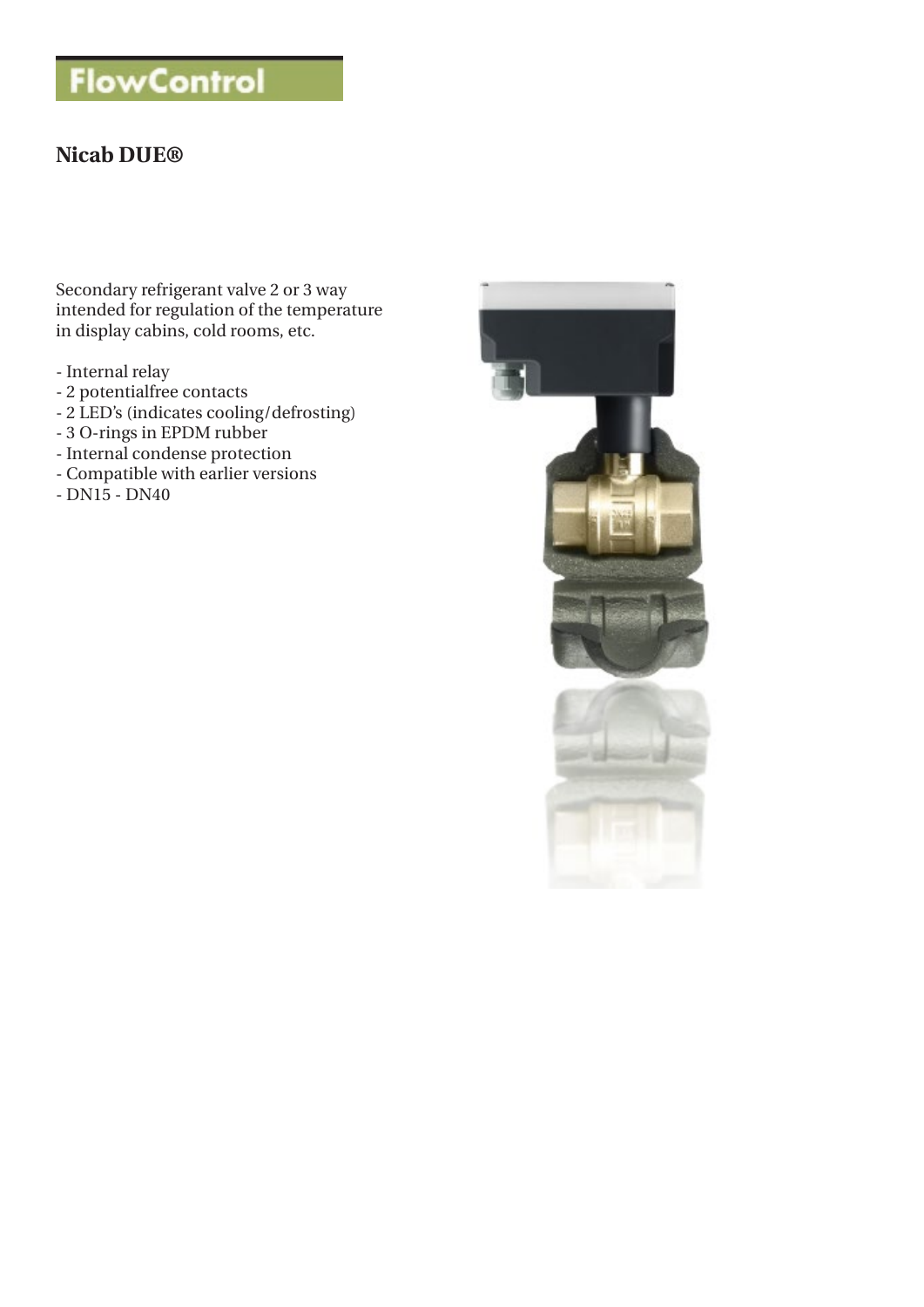# **Nicab DUE® - Motorised ballvalve for secondary refrigerants HT -15 °C / LT -35 °C**

The Nicab Due ballvalve for secondary refrigerant systems is a development from the Nicab STANDARD, specially designed to handle low temperatures and different types of secondary refrigerants like Glycol, Freezium, Hy-Cool, Temper and Tyfoxit.

The valve is ON/OFF type, the ball in the 3-way valve has a special drilling which gives a secure and stable flow through the valve even when the valve is shifting port, for example in defrosting. The valves are manufactured as both 2 and 3 way depending on system design.

The same type of actuator is used for all valves regardless if it's 2 or 3 way. On the top of the actuator there are two LEDs that indicates cooling and defrosting.

To control the valve you can use a thermostatic control with an open/close contact. The voltage is 230 V or 24 V depending on design. There is also two potential free contacts on plint to receive a signal back from the micro switch.





| Art. No  | <b>Description</b>        | DN | $Kvs$ m $3/h$ | <b>Voltage</b> | Weight<br>(kg) | Max. differential pressure |
|----------|---------------------------|----|---------------|----------------|----------------|----------------------------|
| 422HT015 | 2-way motorised ballvalve | 15 | 16            | 230V (24V)     | -1             | $3,5$ bar                  |
| 422HT020 | 2-way motorised ballvalve | 20 | 27            | 230V (24V)     | 1,2            | $3,5$ bar                  |
| 422HT025 | 2-way motorised ballvalve | 25 | 47            | 230V (24V)     | 1,4            | 3.0 <sub>bar</sub>         |
| 422HT032 | 2-way motorised ballvalve | 32 | 70            | 230V (24V)     | 1,9            | $3,0$ bar                  |
| 422HT040 | 2-way motorised ballvalve | 40 | 145           | 230V (24V)     | 2,2            | $2,4$ bar                  |
| 423HT015 | 3-way motorised ballvalve | 15 | 12            | 230V (24V)     | 1,1            | $3,5$ bar                  |
| 423HT020 | 3-way motorised ballvalve | 20 | 17            | 230V (24V)     | 1,2            | $3,5$ bar                  |
| 423HT025 | 3-way motorised ballvalve | 25 | 23            | 230V (24V)     | 1,6            | $3,0$ bar                  |
| 423HT032 | 3-way motorised ballvalve | 32 | 34            | 230V (24V)     | 2,4            | 3.0 <sub>bar</sub>         |
| 423HT040 | 3-way motorised ballvalve | 40 | 51            | 230V (24V)     | 2,6            | 2.4 <sub>bar</sub>         |

| 230V~, 5060 Hz (standard) | Permissible ambient<br>temp.    | $-2570 °C$                       |
|---------------------------|---------------------------------|----------------------------------|
| $24V7$ , 5060 Hz (option) | Permissible ambient<br>humidity | < 95 %rh<br>without condensation |
|                           |                                 |                                  |
| 230V~, ca 5.8 VA          | Torque                          | $11$ Nm                          |
| 24V $\sim$ , ca 5,1 VA    | Turning angle                   | $90^\circ$ clockwise             |
| 230V~, ca 4.2 VA          | Running time                    | ca 90 sec                        |
| 24V $\sim$ , ca 4,1 VA    | Protection                      | IP 65 acc. to EN 60529           |
| Heater 33K, 5W            | Noise while running             | $<$ 30 dB(A)                     |
|                           |                                 |                                  |

#### **Technical information, valvebody Konstruktion:**

| Nominal pressure             | <b>PN16</b> |
|------------------------------|-------------|
| Max operating<br>pressure    | 10 bar      |
| Max differential<br>pressure | 2.4-3.5 bar |
| Sec. Ref. temp HT            | $-1595 °C$  |
| Sec. Ref. temp LT            | $-3595$ °C  |
| Turning angle                | ۹۵۰         |

| Nominal pressure             | <b>PN16</b>     | 1. Axle in chrome plated brass                                                        |
|------------------------------|-----------------|---------------------------------------------------------------------------------------|
| Max operating<br>pressure    | 10 bar          | 2.3 O-rings in EPDM rubber<br>3. Disk PTFE                                            |
| Max differential<br>pressure | $2.4 - 3.5$ bar | 4. Female thread BSP, standard<br>(Male optional)<br>5. Body in low zinc plated brass |
| Sec. Ref. temp HT            | $-1595 °C$      | 6. Ball in chrome plated brass                                                        |
| Sec. Ref. temp LT            | $-3595 °C$      |                                                                                       |